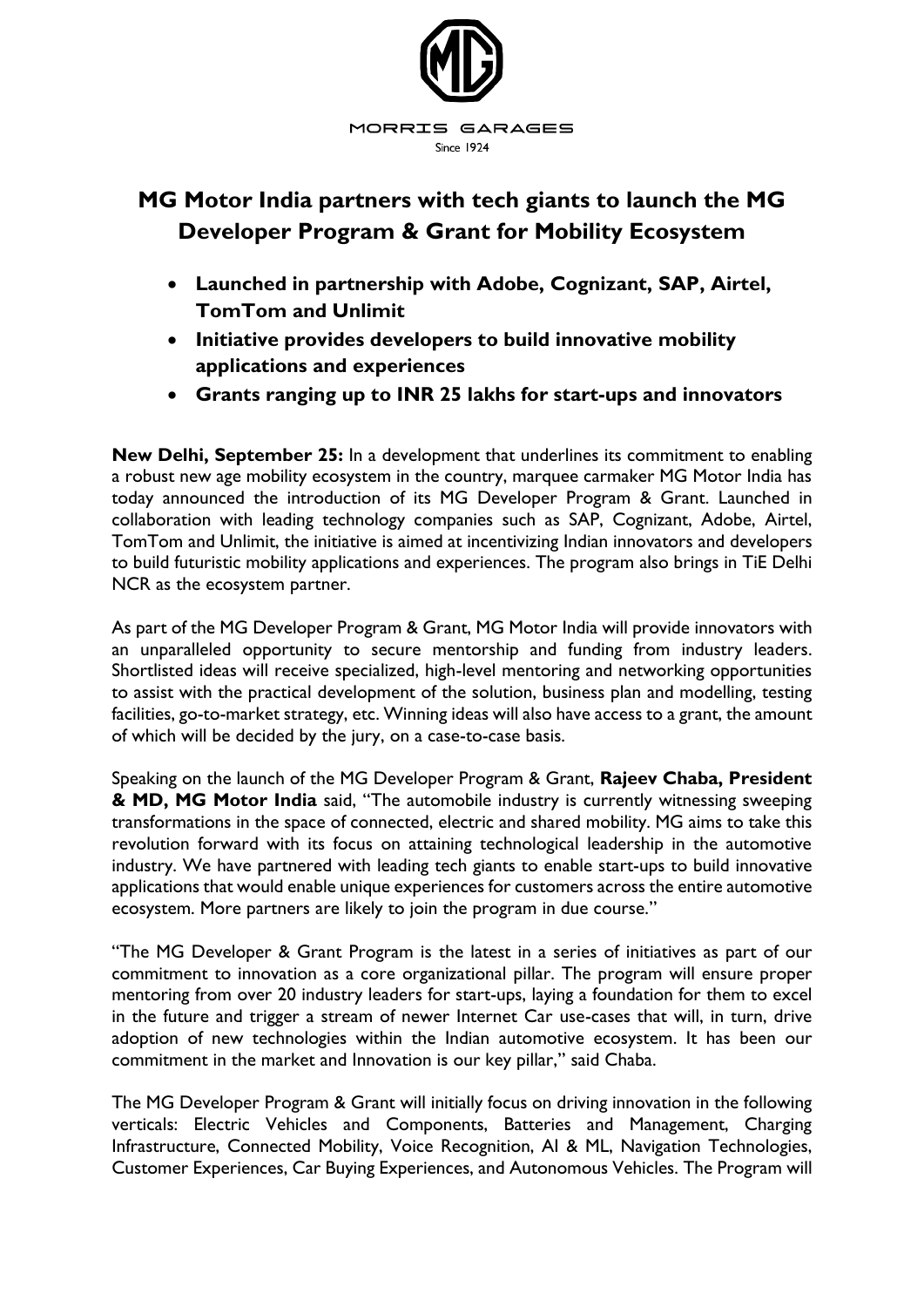

award grants ranging from INR5 lakhs to INR25 Lakhs. The program will be open to both external developers – including students, innovators, inventors, startups and other tech companies – and internal employee teams at MG Motor and its program partners.

Details of the program and important dates are available on the website <http://bit.ly/mgdeveloperprog>. Applications can be submitted starting today. Winners of the grant from the first cohort are likely to be announced in December 2019. Next cohort details would be announced thereafter.

## **About MG Motor India**

Founded in the UK in 1924, Morris Garages vehicles were world famous for their sports cars, roadsters, and cabriolet series. MG vehicles were much sought after by many celebrities, including the British Prime Ministers and even the British Royal Family, for their styling, elegance, and spirited performance. The MG Car Club, set up in 1930 at Abingdon in the UK, has more than a million loyal fans, making it by far one of the world's largest clubs for a car brand. MG has evolved into a modern, futuristic and innovative brand over the last 95 years. MG Motor India has commenced its manufacturing operations at its car manufacturing plant at Halol in Gujarat.

#### **About Adobe**

Adobe is changing the world through digital experiences. For more information, visit <http://www.adobe.com/in>

## **About Unlimit**

Launched in 2016, Unlimit is the only dedicated IoT business unit in India. Spearheaded by Jürgen Hase, CEO and his team, Unlimit driven by an in-depth knowledge of the Indian market and an unparalleled end-to-end IoT offering. The IoT offering ranges from managed connectivity to device management and application software to any form of analytics.

## **About SAP**

As the Experience Company powered by the Intelligent Enterprise, SAP is the market leader in enterprise application software, helping companies of all sizes and in all industries run at their best: 77% of the world's transaction revenue touches an SAP® system. Our machine learning, Internet of Things (IoT), and advanced analytics technologies help turn customers' businesses into intelligent enterprises. SAP helps give people and organizations deep business insight and fosters collaboration that helps them stay ahead of their competition. We simplify technology for companies, so they can consume our software the way they want – without disruption. Our end-to-end suite of applications and services enables more than 437,000 business and public customers to operate profitably, adapt continuously, and make a difference. With a global network of customers, partners, employees, and thought leaders, SAP helps the world run better and improve people's lives. For more information, visit [www.sap.com](http://www.sap.com/)